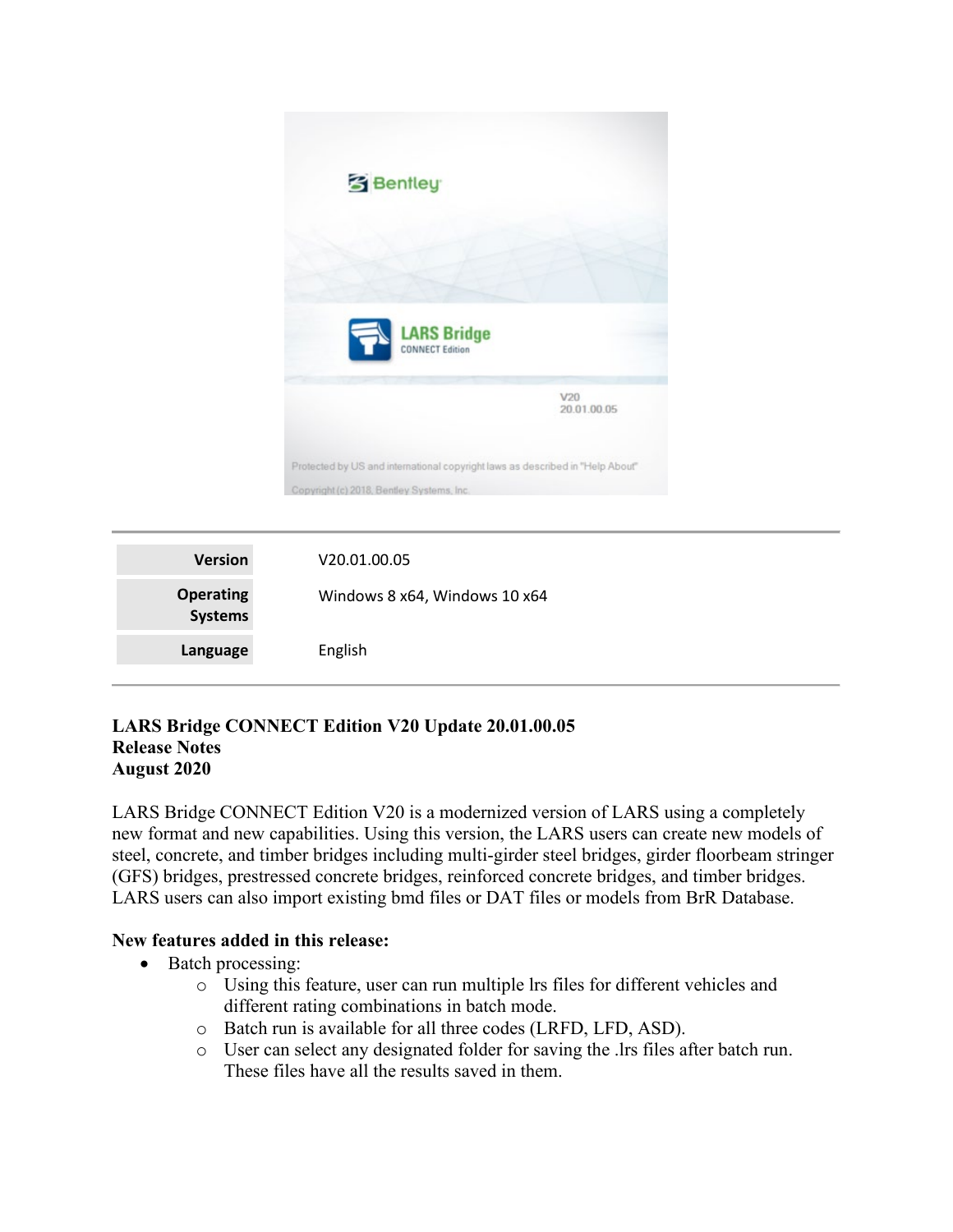- Updated help manual that include how to use batch import and batch run for converting bmd/dat and BrR files to .lrs format. The updated help manual also includes the help file for Analysis – Loads dialog and Analysis – Analysis/Rating dialog.
- Detailed tutorial for Manual of Bridge Evaluation (MBE) A1 Steel Multi-Girder Composite Bridge:
	- o Step by step modeling, analysis, rating and report generation of MBE A1 Bridge example.
	- o Verification of the LARS analysis and rating results with literature (A1 example from MBE).
- Enhanced concrete report showing various factors used for the analysis and rating calculations (load factors, resistance factors, factors used for capacity calculations).
- Bridge type imports (bmd/.dat/BrR to lrs) supported:
	- o Steel multi-girder bridges (composite/non-composite).
	- o Prestressed concrete bridges:
		- I girders, box girder (with or without voids), T-beams.
	- o Reinforced concrete bridges.
	- o Timber bridges (rectangular sections).
	- o Girder floor beams and stringer (GFS) bridges.
	- o Multi-material bridges (all combinations of steel and concrete and timber bridges):
		- LARS imports multi-material bridge in single lrs file and create different bridge inside same file for each material type.

**Note**: LARS versions are not backward compatible, i.e. a file created using a newer version of software cannot be opened using older version and those files cannot be converted to an older file format.